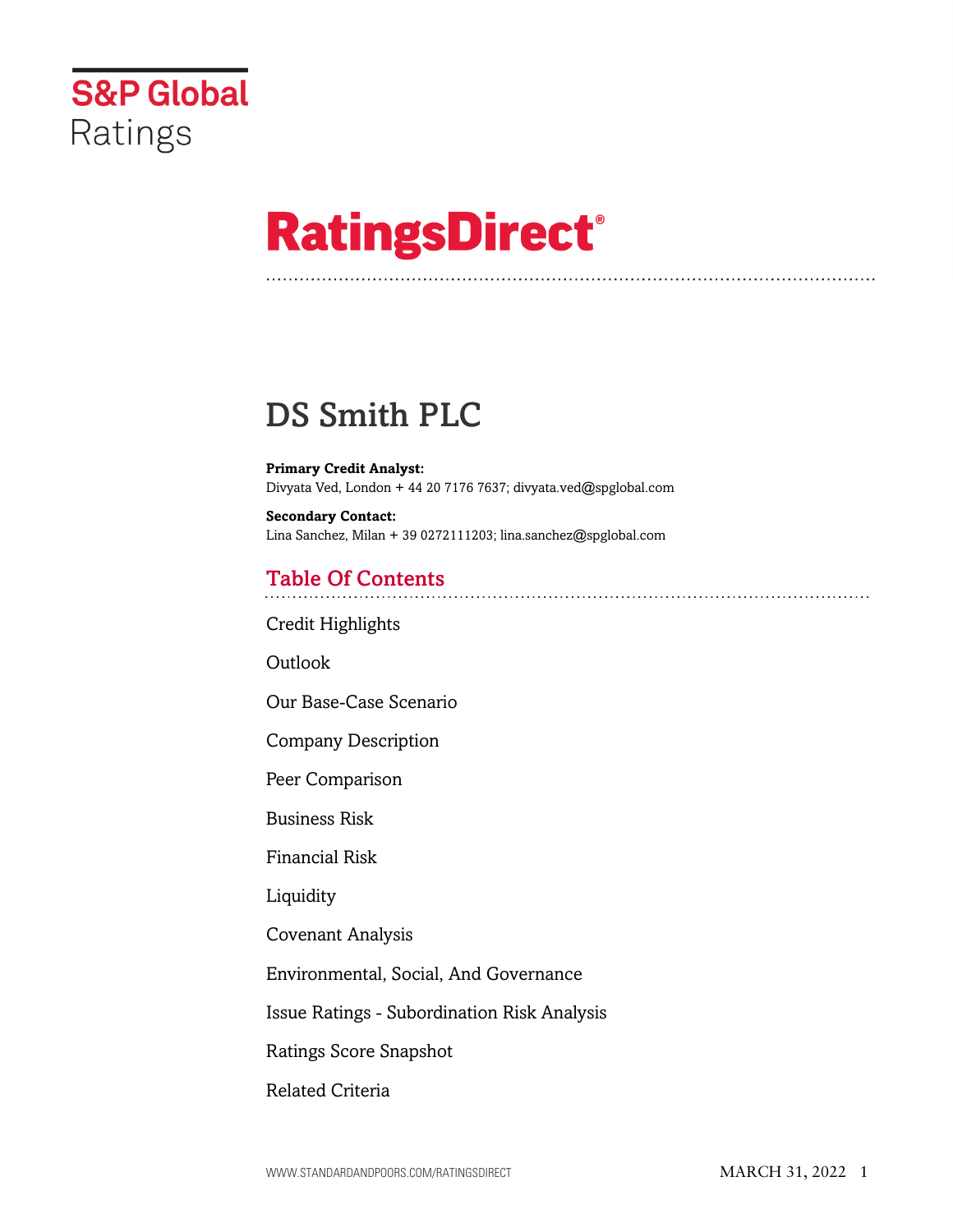## DS Smith PLC



## <span id="page-1-0"></span>Credit Highlights

| Overview <sup>'</sup>                                   |                                                                                    |
|---------------------------------------------------------|------------------------------------------------------------------------------------|
| <b>Key strengths</b>                                    | Key risks                                                                          |
| Large scale and leading market position in Europe.      | Commoditized product range.                                                        |
| Primary exposure to relatively stable end-markets.      | Volatile containerboard and box prices.                                            |
| Backward integration in recycling and paper production. | Exposure to volatile input prices, such as old, corrugated cardboard (OCC) prices. |
| Adequate geographic diversification.                    |                                                                                    |

*Despite our expectation of significantly higher selling prices and strong volumes for fiscal 2022 (ending April 30, 2022), S&P Global Ratings-adjusted EBITDA margins will likely remain constrained by cost headwinds.* Although higher compared to fiscal 2021, we expect S&P Global Ratings-adjusted EBITDA margins to remain constrained at about 13.5% in fiscal 2022. Strong corrugated box volumes and selling price increases are largely mitigated by higher input cost inflation, primarily related to recovered paper and labor costs. Although we expect DS Smith to successfully pass on these cost increases, we expect margins to be affected given typical delays in the passthrough of selling prices.

For the six months ending October 2021, sales increased by 16% and the S&P Global Ratings-adjusted EBITDA margin stood at 12.6%. The company experienced volume growth of more than 9% for its corrugated boxes on the back of strong demand from its consumer end markets (about 80% of its sales), while its volumes in the industrial segment continue to recover. The increase in box selling prices was offset by significant input cost inflation.

*We forecast credit measures to remain in line with our expectations for the 'BBB-' rating, but headroom remains tight.* As of end fiscal 2021, S&P Global Ratings-adjusted leverage and funds from operations (FFO) to debt stood at 26.3% and 3.1x, respectively. We expect adjusted FFO to debt of 30%-35% over the next 12-24 months and leverage to remain below 3x. This is supported by adjusted EBITDA margins of about 13.5%-14.5% and expected strong free operating cash flow (FOCF) generation. DS Smith's credit metrics are sensitive to improvement in operating performance as well as to changes in its financial policy.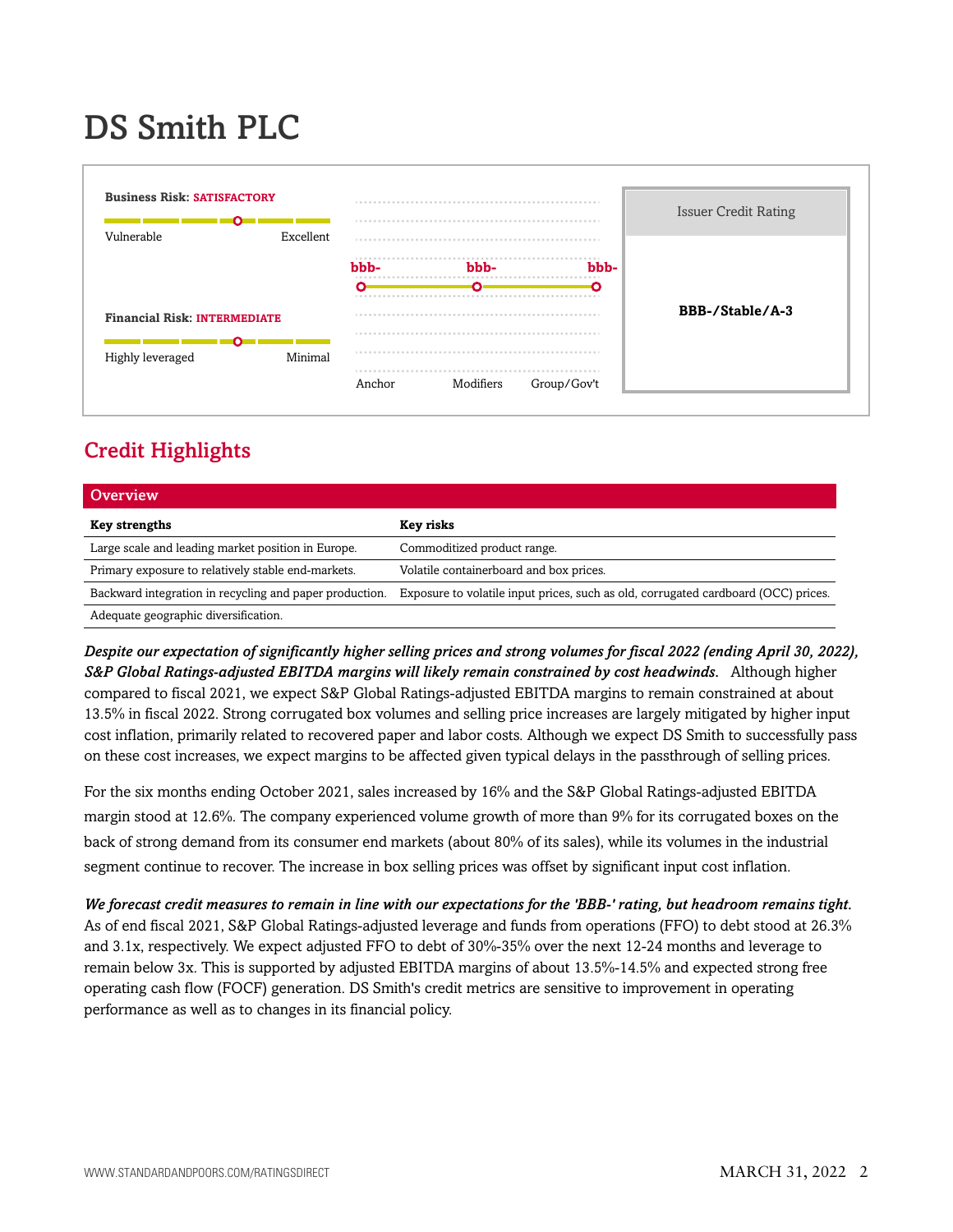



E--Estimate. Source: S&P Global Ratings.

Copyright © 2022 by Standard & Poor's Financial Services LLC. All rights reserved.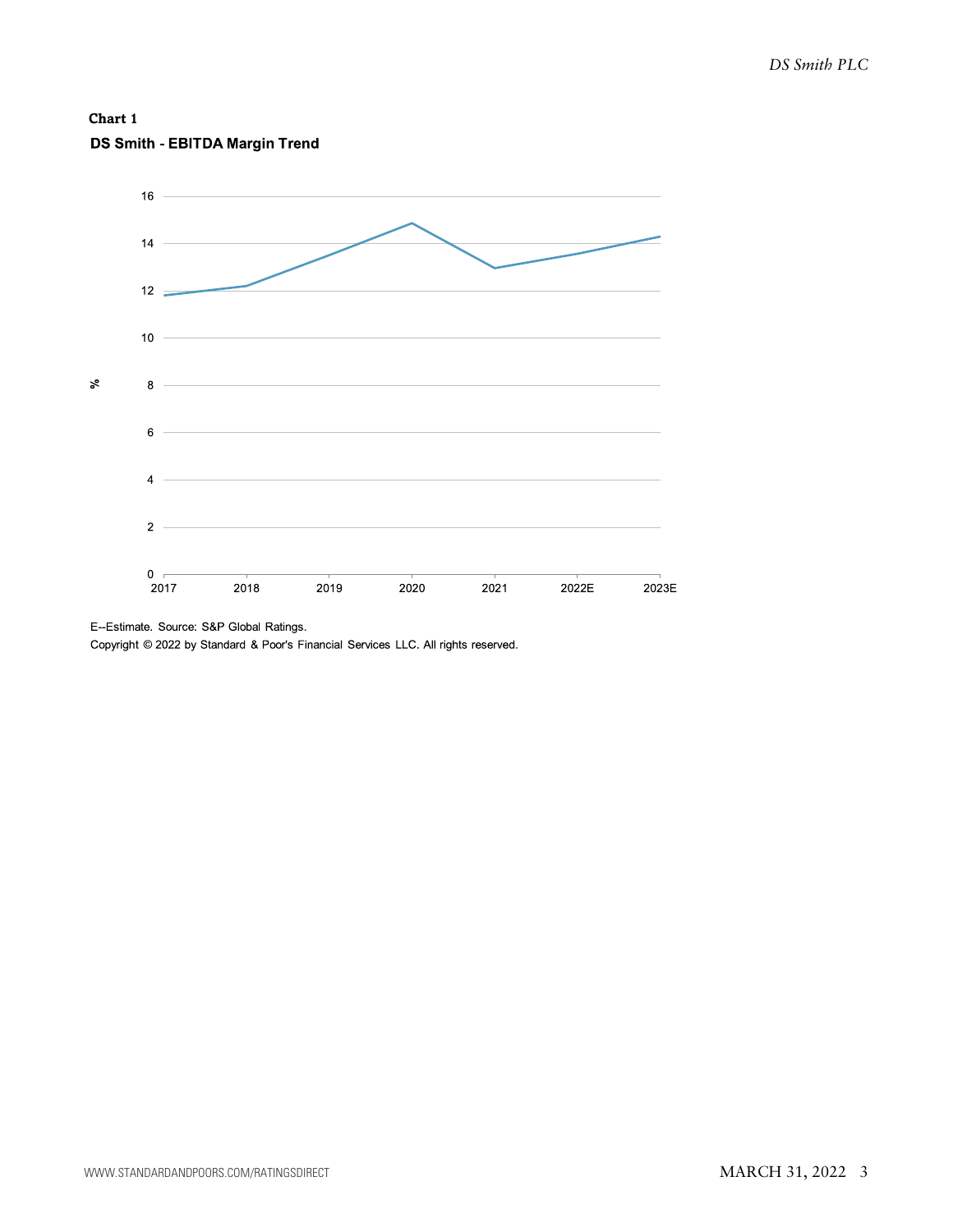#### **Chart 2**

### DS Smith--Revenue By Geography

As of fiscal year-end April 2021



Source: S&P Global Ratings. Copyright © 2022 by Standard & Poor's Financial Services LLC. All rights reserved.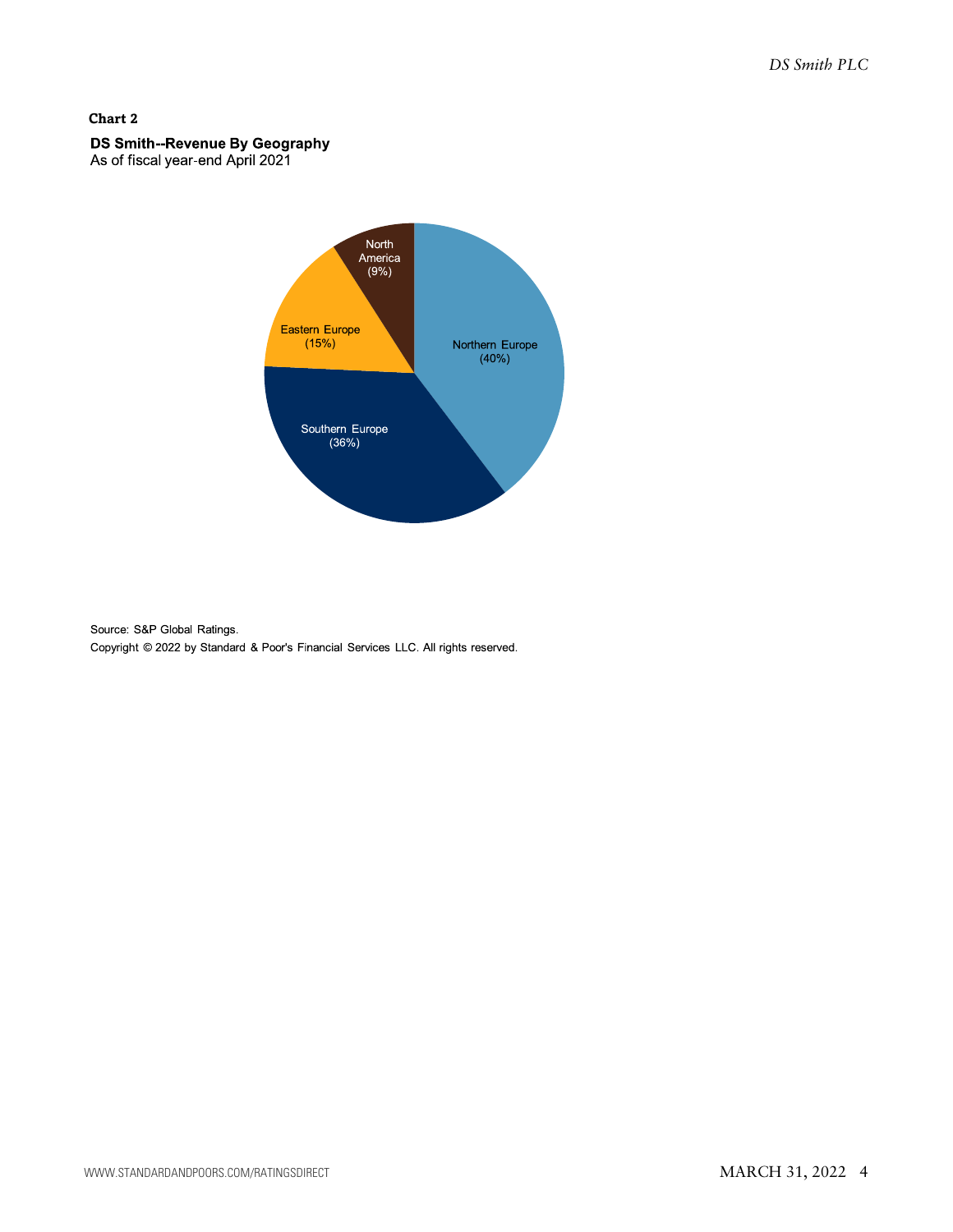#### **Outlook: Stable**

The stable outlook reflects our view that the pandemic is likely to lead to a slight deterioration in DS Smith's credit metrics. Given the group's conservative financial policy, we expect FFO to debt to revert to about 30% and adjusted leverage to decline below 3x over the next 12 months. However, we believe that DS Smith is committed to maintaining an investment-grade rating, with cash flows supported by the deferral of the 2020 dividend and tight capex management.

#### Downside scenario

We could lower the ratings if the negative impact from the pandemic is more pronounced and protracted than we anticipate. We could also consider a downgrade if DS Smith pursues a more aggressive financial policy, including higher debt-funded investments, or if it does not complete the asset disposals in a timely manner. This would most likely translate into FFO to debt remaining below 30% and debt to EBITDA exceeding 3x over a prolonged period.

#### Upside scenario

We view an upgrade as unlikely as DS Smith has limited headroom under its current credit measures. However, we could consider raising the ratings if FFO to debt exceeded 40% and adjusted debt to EBITDA was around 2x on a sustained basis.

## <span id="page-4-0"></span>Our Base-Case Scenario

#### **Assumptions**

- Eurozone GDP growth of about 4.4% in 2022 and 2.4% in 2023. In the U.S., we expect growth in real GDP of 3.4% in 2022 and of 2.4% in 2023.
- Revenue growth of more than 10% in fiscal 2022 due to recovery in volumes and higher selling price increases. Thereafter, sales growth of about 5% in fiscal 2023.
- Improvement in the adjusted EBITDA margin to about 13.5% in fiscal 2022 from 13% in fiscal 2021, due to higher volumes and selling prices and an absence of COVID-19-related cost increases. This is offset by raw-materials inflation. Thereafter, we expect the EBITDA margin to recover to about 14.5% as DS Smith continues to implement price increases.
- Annual capex of about £430 million-£450 million in fiscals 2022 and 2023.
- Annual working capital outflows of about £15 million-£10 million.
- Disposal proceeds of about £50 million in fiscal 2022 from the sale of excess paper assets in central Europe (already received).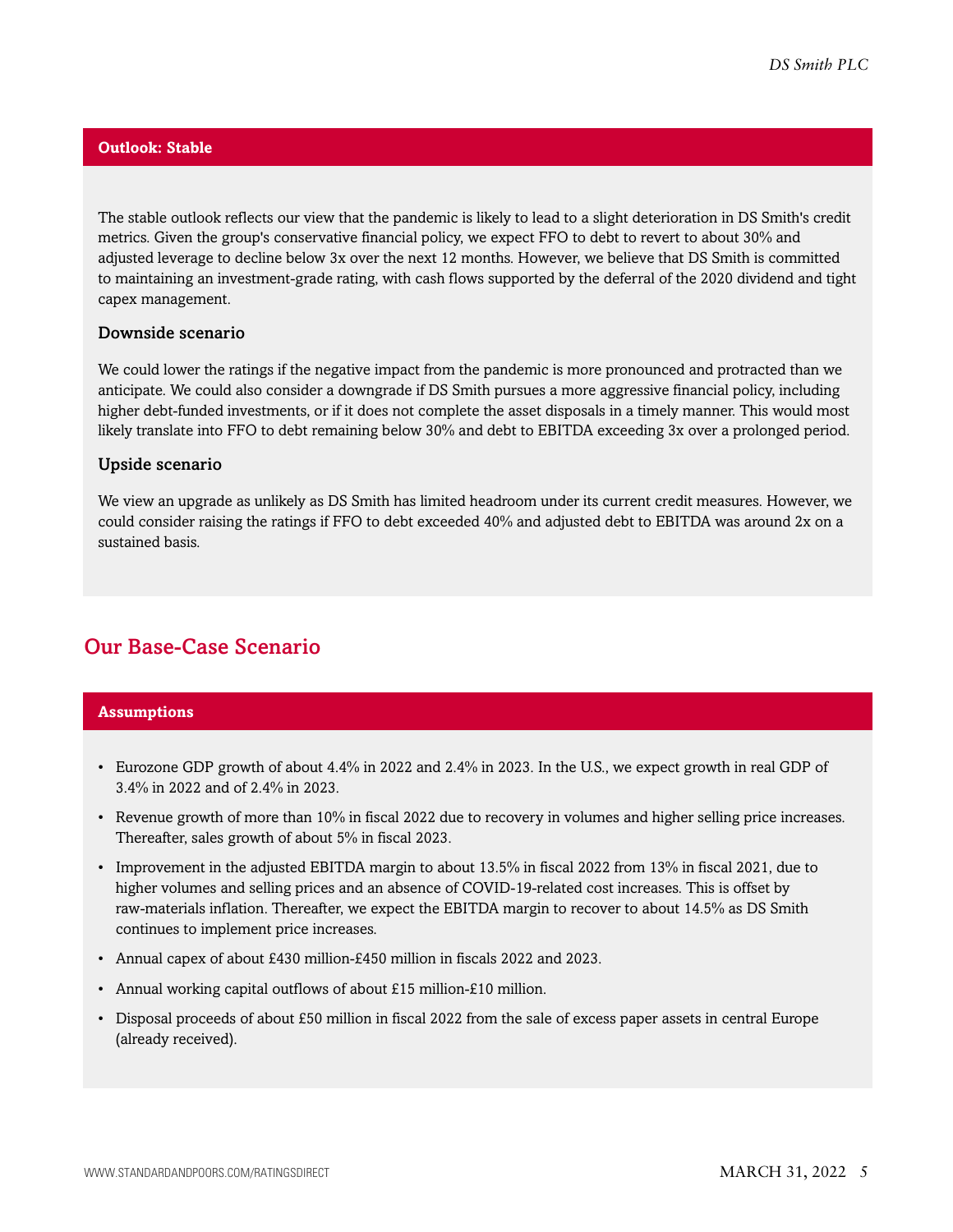#### Key metrics

- Adjusted debt to EBITDA of 2.7x for fiscal 2022 and 2.4x for fiscal 2023.
- Adjusted FFO to debt of 30.5% for fiscal 2022 and about 34.5% for fiscal 2023.

Over the next 12-24 months, we expect DS Smith's credit metrics to improve to historical levels. We expect adjusted FFO to debt of 30%-35% over the next 12-24 months, compared with 26% in fiscal 2021. We also anticipate that adjusted leverage will revert below 3x, supported by improvements in profitability and a prudent financial policy.

## <span id="page-5-0"></span>Company Description

U.K.-based DS Smith is the second-largest corrugated paper-packaging producer in a fragmented European market. It operates 14 paper mills (12 in Europe and two in the U.S.), 200 converting plants, and about 30 recycling depots. This includes two kraftliner (virgin paper) mills, one each in the U.S. and Europe, and the remainder are to produce testliner (recycled paper).

DS Smith relies on client proximity with its closed-loop operating model, whereby it collects and recycles cardboard boxes from retailers. In fiscal 2021, it generated sales of £6 billion and adjusted EBITDA of £774 million. Around 16% of sales relate to the U.K., and the remainder mostly to Europe, with the U.S. accounting for around 9% of sales (see charts 3 and 4).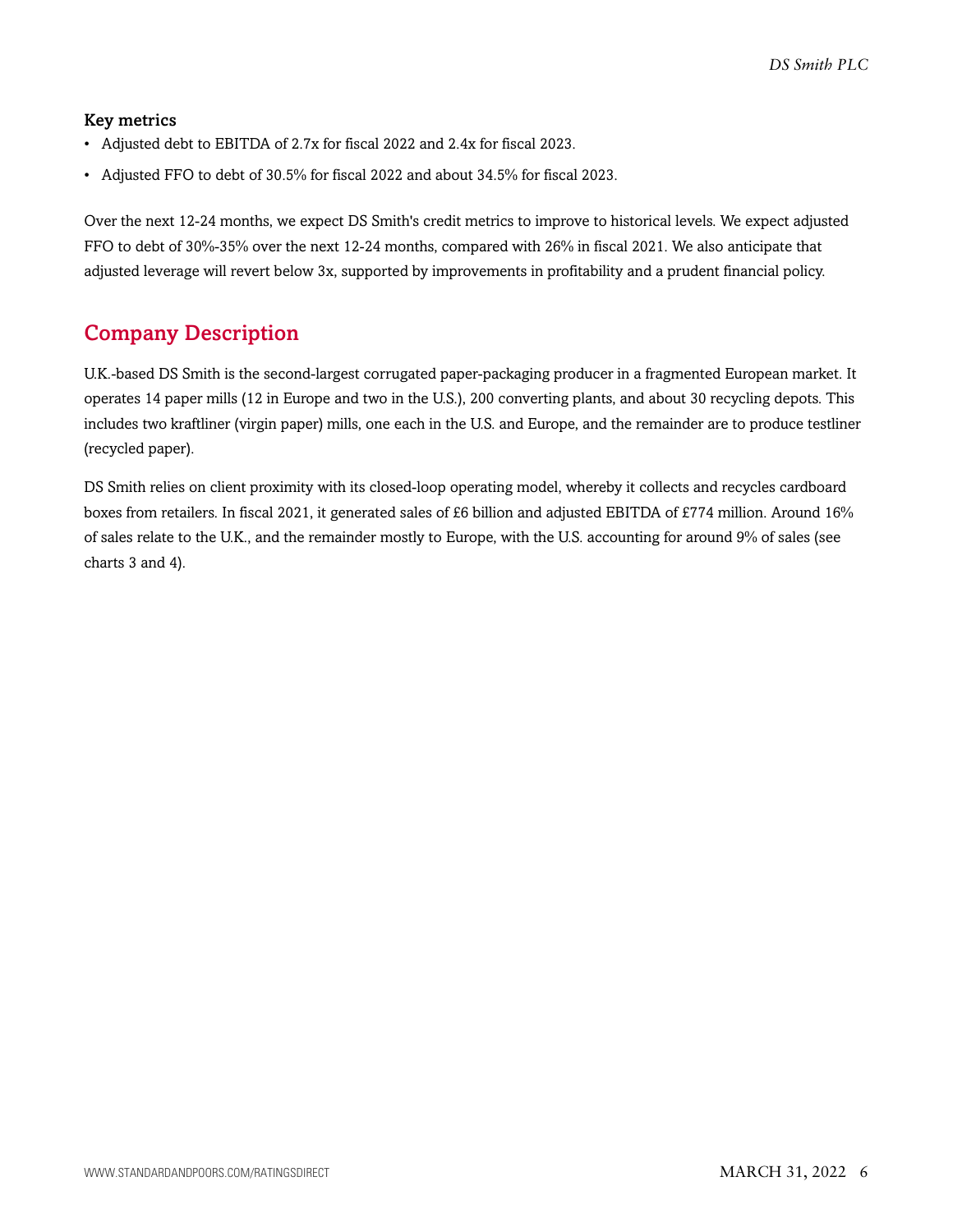#### **Chart 3**

#### **Revenue By Geography** As of fiscal year-end April 2021



Source: S&P Global Ratings.

#### **Chart 4**



#### **DS Smith - Key Credit Metrics**

Copyright @ 2022 by Standard & Poor's Financial Services LLC. All rights reserved.

E--Estimate. Source: S&P Global Ratings.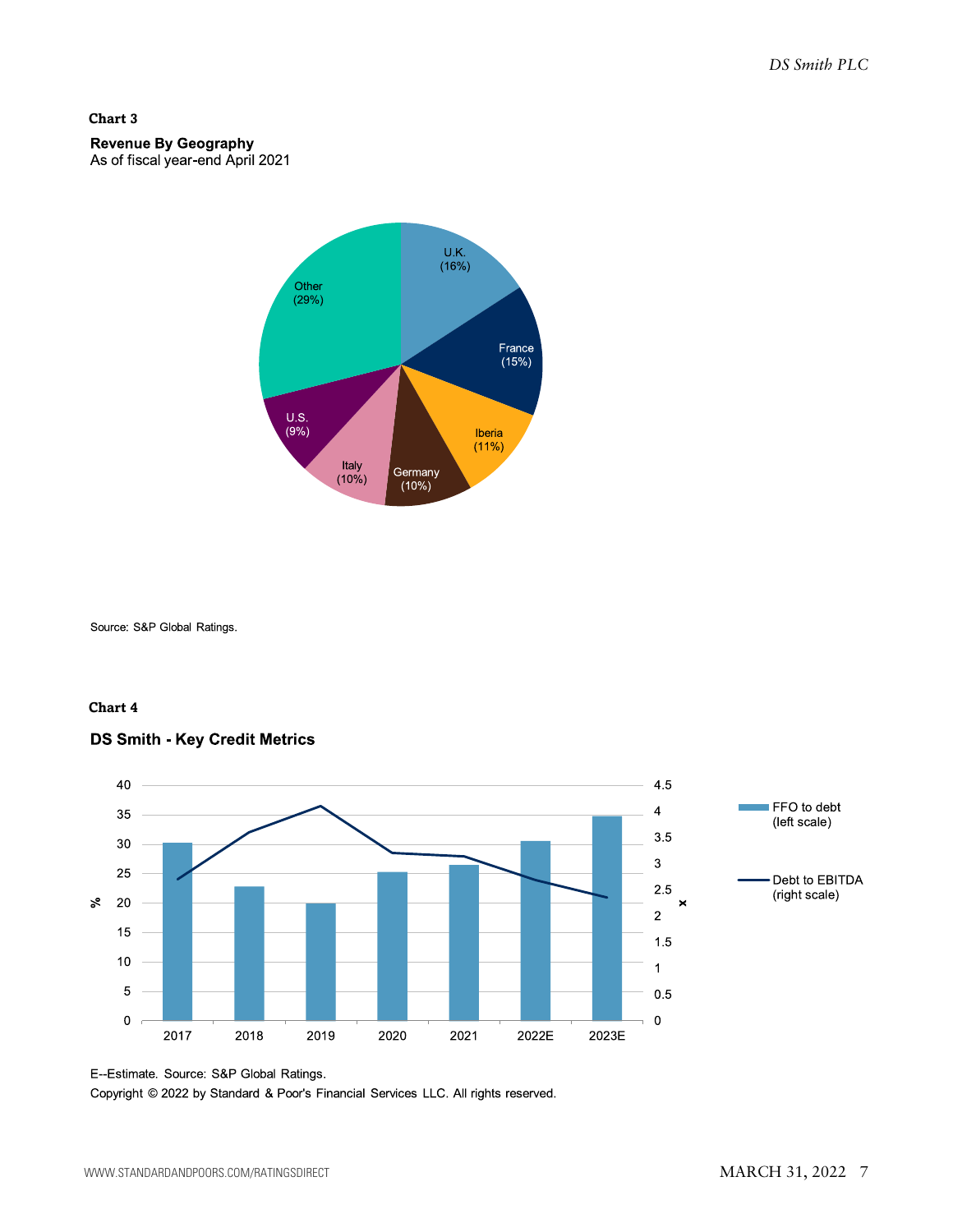## <span id="page-7-0"></span>Peer Comparison

#### **Table 1**

#### DS Smith Plc--Peer Comparison

#### **Industry sector: Packaging**

|                                    | <b>DS Smith Plc</b> |                       | Mondi Plc Smurfit Kappa Group PLC International Paper Co. |                |
|------------------------------------|---------------------|-----------------------|-----------------------------------------------------------|----------------|
| Ratings as of March 31, 2022       | BBB-/Stable/A-3     | BBB+/Stable/--        | BBB-/Stable/--                                            | BBB/Stable/A-2 |
|                                    |                     | --Fiscal year ended-- |                                                           |                |
|                                    | April 30, 2021      | Dec. 31, 2020         | Dec. 31, 2020                                             | Dec. 31, 2020  |
| (Mil. f)                           |                     |                       |                                                           |                |
| Revenue                            | 5,976.0             | 5,969.9               | 7,642.7                                                   | 14,299.5       |
| <b>EBITDA</b>                      | 774.0               | 1,191.6               | 1,322.5                                                   | 2,256.1        |
| Funds from operations (FFO)        | 639.0               | 966.8                 | 1,038.4                                                   | 1,447.3        |
| Interest expense                   | 69.0                | 90.5                  | 126.3                                                     | 333.3          |
| Cash interest paid                 | 69.0                | 74.4                  | 110.2                                                     | 365.0          |
| Cash flow from operations          | 782.0               | 1,110.1               | 1,111.4                                                   | 1,585.4        |
| Capital expenditure                | 331.0               | 618.2                 | 459.6                                                     | 396.6          |
| Free operating cash flow (FOCF)    | 451.0               | 491.9                 | 651.7                                                     | 1,188.8        |
| Discretionary cash flow (DCF)      | 451.0               | 270.6                 | 404.4                                                     | (102.9)        |
| Cash and short-term investments    | 810.0               | 342.3                 | 798.3                                                     | 1,137.3        |
| Debt                               | 2,428.0             | 1,750.0               | 2,961.7                                                   | 3,507.1        |
| Equity                             | 3,535.0             | 3,926.2               | 3,389.5                                                   | 6,707.0        |
| <b>Adjusted ratios</b>             |                     |                       |                                                           |                |
| EBITDA margin (%)                  | 13.0                | 20.0                  | 17.3                                                      | 15.8           |
| Return on capital (%)              | 5.3                 | 13.3                  | 12.2                                                      | 11.8           |
| EBITDA interest coverage (x)       | 11.2                | 13.2                  | 10.5                                                      | 6.8            |
| FFO cash interest coverage (x)     | 10.3                | 14.0                  | 10.4                                                      | 5.0            |
| Debt/EBITDA (x)                    | 3.1                 | 1.5                   | 2.2                                                       | 1.6            |
| FFO/debt (%)                       | 26.3                | 55.2                  | 35.1                                                      | 41.3           |
| Cash flow from operations/debt (%) | 32.2                | 63.4                  | 37.5                                                      | 45.2           |
| FOCF/debt (%)                      | 18.6                | 28.1                  | 22.0                                                      | 33.9           |
| $DCF/debt$ (%)                     | 18.6                | 15.5                  | 13.7                                                      | (2.9)          |

N.M.--Not meaningful

DS Smith has comprehensive pan-European coverage and a growing presence in the more consolidated and slightly more profitable U.S. market. However, the group lacks Smurfit Kappa Group PLC's or Mondi Plc's access to high-margin, low-cost, emerging markets. Instead, DS Smith focuses on higher-volume and lower-margin customers. In contrast to Smurfit Kappa, DS Smith is short in paper. This results in lower capex and EBITDA margins. That said, its return on capital is healthy. The group benefits from resilient end-markets, mainly FMCG.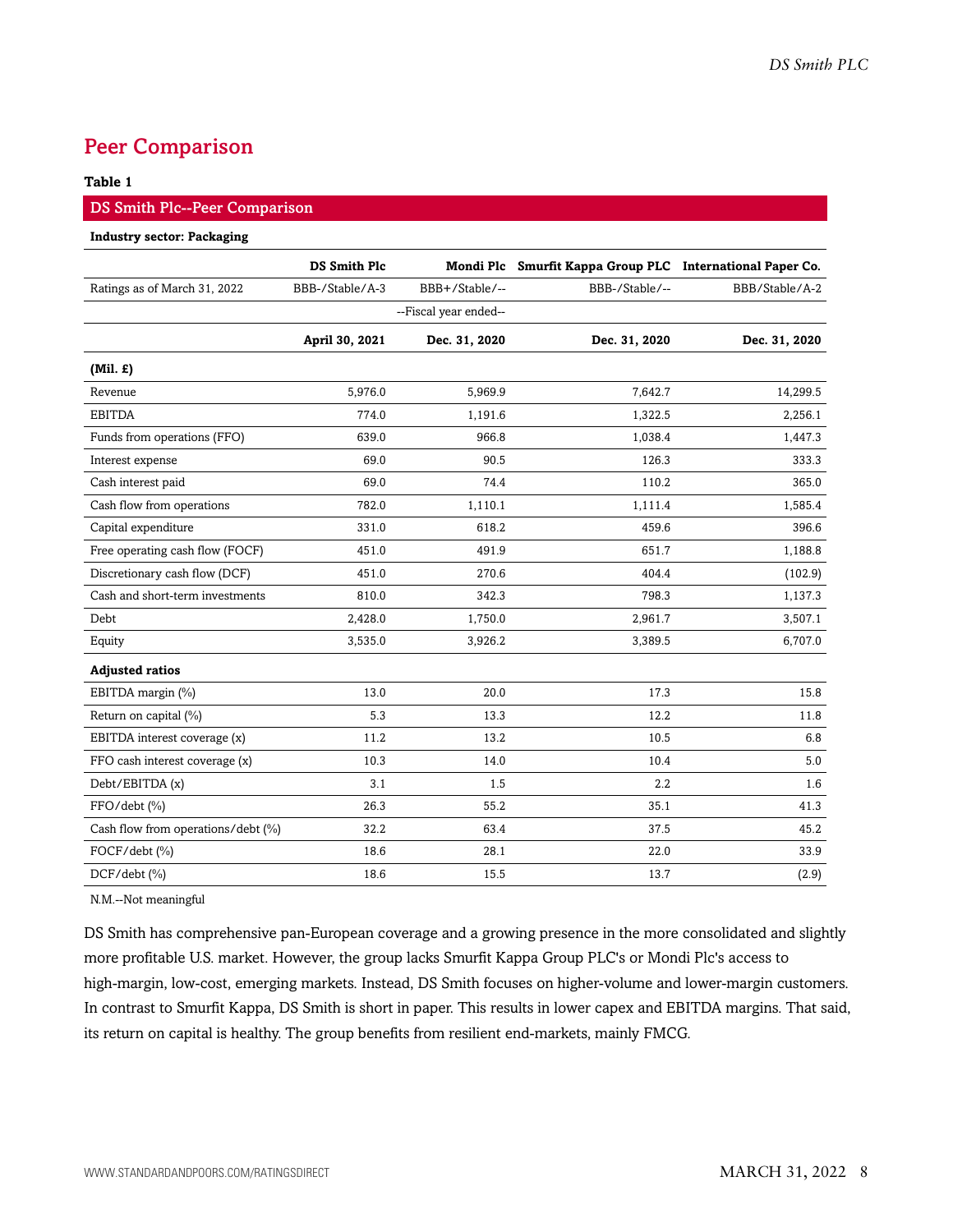## <span id="page-8-0"></span>Business Risk: Satisfactory

DS Smith is the second-largest corrugated paper-packaging producer in the fragmented European market. The stable FMCG segment represented 80% of the group's revenues in fiscal 2021. DS Smith has comprehensive pan-European coverage and a growing presence in the U.S. The U.S. containerboard and corrugated box market is more consolidated and therefore slightly more profitable than the European market.

DS Smith distinguishes itself from its peers with its focus on product innovation and value-added services. It also stands out with its vertical integration into recycling operations. This ensures the supply of recycled fiber to DS Smith's mills and box plants but generates low margins. This and DS Smith's short paper position explain why the group's adjusted EBITDA margins are below those of other paper-packaging peers.

DS Smith pursues a short paper strategy, that is, it is a net buyer of paper. Currently, about 80% of DS Smith's operations in Europe have backward integration into paper, and the group is seeking to reduce this to 60% over the medium term. The group plans to sell some paper mills in central Europe, with completion likely over the next 12-24 months. This strategy reduces the business' capital intensity but exposes DS Smith to unexpected shortages and price volatility in paper--mainly in testliner, and to a lesser extent in kraftliner.

## <span id="page-8-1"></span>Financial Risk: Intermediate

We expect DS Smith's credit measures to recover in fiscal 2022 compared to fiscal 2021 as the global economy recovers. Credit measures deteriorated in fiscal 2021 because of the pandemic.

Rating headroom remains tight and is sensitive to improvement in projected profitability.

We believe that the credit metrics will recover over the next 12-24 months to a level commensurate with the ratings, with FFO to debt of about 30%-35% and adjusted leverage of less than 3x. Support also comes from DS Smith's strong commitment to maintain an investment-grade rating. DS Smith continues to review its dividend policy based on market conditions.

#### Financial summary **Table 2**

#### DS Smith Plc--Financial Summary

**Industry sector: Packaging**

|                             | --Fiscal year ended Apr. 30-- |         |         |         |         |  |  |  |
|-----------------------------|-------------------------------|---------|---------|---------|---------|--|--|--|
|                             | 2021                          | 2020    | 2019    | 2018    | 2017    |  |  |  |
| $(Mil. \tE)$                |                               |         |         |         |         |  |  |  |
| Revenue                     | 5.976.0                       | 6.043.0 | 6.171.0 | 5.765.0 | 4.781.0 |  |  |  |
| <b>EBITDA</b>               | 774.0                         | 898.0   | 831.5   | 702.0   | 562.0   |  |  |  |
| Funds from operations (FFO) | 639.0                         | 725.0   | 671.1   | 568.7   | 449.0   |  |  |  |
| Interest expense            | 69.0                          | 76.0    | 77.4    | 66.3    | 56.0    |  |  |  |
| Cash interest paid          | 69.0                          | 79.0    | 75.4    | 51.3    | 52.0    |  |  |  |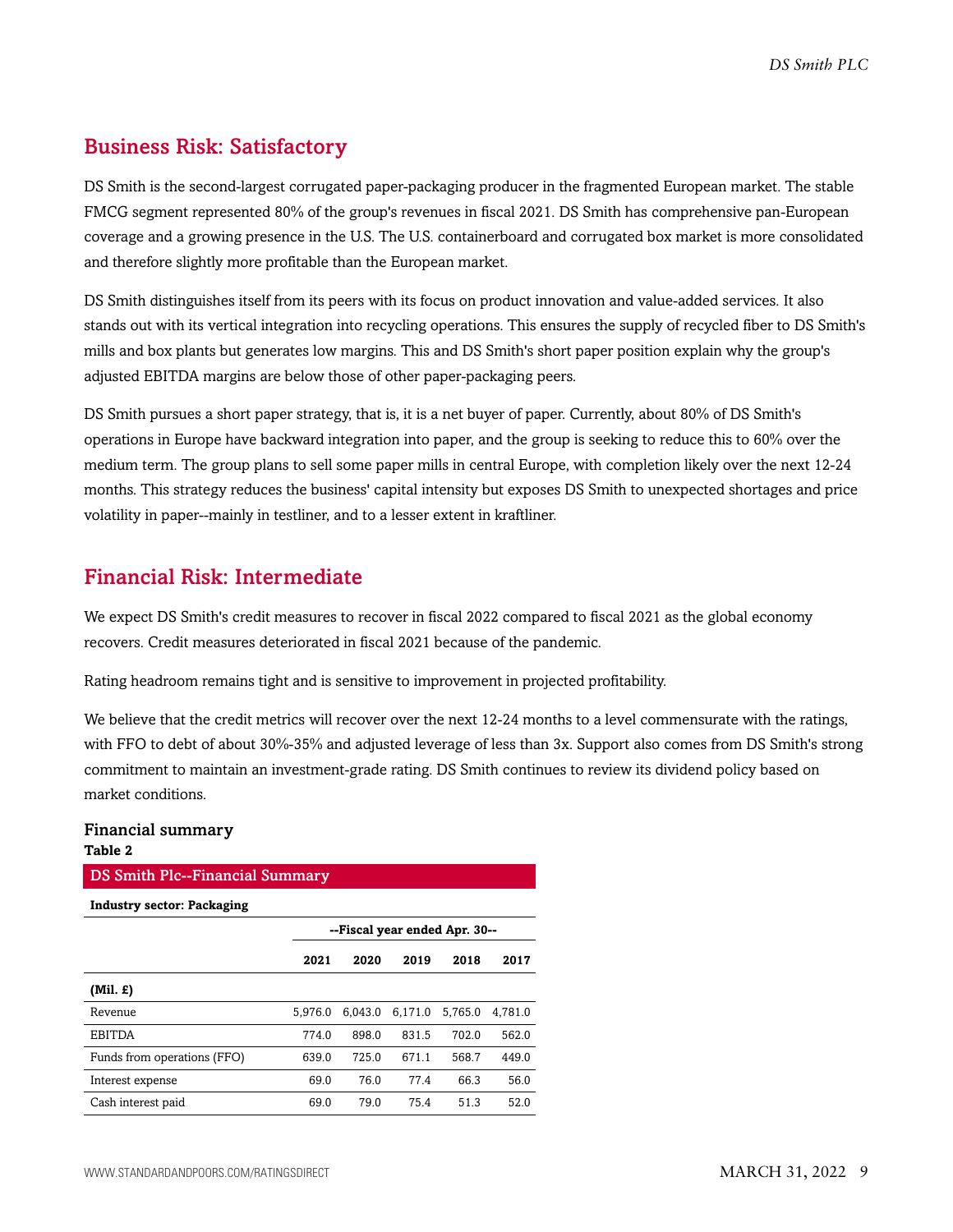#### **Table 2**

#### DS Smith Plc--Financial Summary (cont.)

#### **Industry sector: Packaging**

|                                    | --Fiscal year ended Apr. 30-- |         |         |         |         |  |  |
|------------------------------------|-------------------------------|---------|---------|---------|---------|--|--|
|                                    | 2021                          | 2020    | 2019    | 2018    | 2017    |  |  |
| Cash flow from operations          | 782.0                         | 762.0   | 612.1   | 46.7    | 537.0   |  |  |
| Capital expenditure                | 331.0                         | 376.0   | 303.0   | 347.0   | 244.0   |  |  |
| Free operating cash flow (FOCF)    | 451.0                         | 386.0   | 309.1   | (300.3) | 293.0   |  |  |
| Discretionary cash flow (DCF)      | 451.0                         | 164.0   | 122.1   | (457.3) | 172.0   |  |  |
| Cash and short-term investments    | 810.0                         | 592.0   | 379.0   | 294.0   | 139.0   |  |  |
| Gross available cash               | 810.0                         | 592.0   | 379.0   | 294.0   | 139.0   |  |  |
| Debt                               | 2,428.0                       | 2,880.0 | 3,389.5 | 2,501.4 | 1,490.5 |  |  |
| Equity                             | 3,535.0                       | 3,351.0 | 3,112.0 | 2,110.0 | 1,355.0 |  |  |
| <b>Adjusted ratios</b>             |                               |         |         |         |         |  |  |
| EBITDA margin (%)                  | 13.0                          | 14.9    | 13.5    | 12.2    | 11.8    |  |  |
| Return on capital (%)              | 5.3                           | 7.3     | 8.2     | 10.2    | 11.8    |  |  |
| EBITDA interest coverage (x)       | 11.2                          | 11.8    | 10.7    | 10.6    | 10.0    |  |  |
| FFO cash interest coverage (x)     | 10.3                          | 10.2    | 9.9     | 12.1    | 9.6     |  |  |
| Debt/EBITDA (x)                    | 3.1                           | 3.2     | 4.1     | 3.6     | 2.7     |  |  |
| FFO/debt (%)                       | 26.3                          | 25.2    | 19.8    | 22.7    | 30.1    |  |  |
| Cash flow from operations/debt (%) | 32.2                          | 26.5    | 18.1    | 1.9     | 36.0    |  |  |
| $FOCF/debt$ $(\% )$                | 18.6                          | 13.4    | 9.1     | (12.0)  | 19.7    |  |  |
| DCF/debt (%)                       | 18.6                          | 5.7     | 3.6     | (18.3)  | 11.5    |  |  |

N.M.--Not meaningful

#### Reconciliation

#### **Table 3**

#### DS Smith Plc--Reconciliation Of Reported Amounts With S&P Global Ratings' Adjusted Amounts (Mil. £)

**--Fiscal year ended April 30, 2021--**

#### **DS Smith Plc reported amounts**

|                                                                | Debt    | Shareholders'<br>equity  | <b>EBITDA</b> | <b>Operating</b><br>income | Interest<br>expense | <b>S&amp;P Global</b><br>Ratings' adjusted<br><b>EBITDA</b> | Cash flow<br>from<br>operations |
|----------------------------------------------------------------|---------|--------------------------|---------------|----------------------------|---------------------|-------------------------------------------------------------|---------------------------------|
| Reported                                                       | 2,395.0 | 3,533.0                  | 757.0         | 311.0                      | 67.0                | 774.0                                                       | 761.0                           |
| <b>S&amp;P Global Ratings' adjustments</b>                     |         |                          |               |                            |                     |                                                             |                                 |
| Cash taxes paid                                                | --      | --                       |               | --                         | --                  | (66.0)                                                      |                                 |
| Cash interest paid                                             | --      | --                       |               | $- -$                      | $-$                 | (69.0)                                                      | --                              |
| Trade receivables<br>securitizations                           | 407.0   | --                       | --            | $- -$                      | $-$                 | --                                                          | 21.0                            |
| Reported lease liabilities                                     | 230.0   | $\overline{\phantom{a}}$ | $- -$         | $- -$                      | $-$                 | --                                                          |                                 |
| Postretirement benefit<br>obligations/deferred<br>compensation | 130.0   | --                       | 3.0           | 3.0                        | 2.0                 | --                                                          |                                 |
| Accessible cash and liquid<br>investments                      | (810.0) | --                       |               | --                         | --                  | --                                                          |                                 |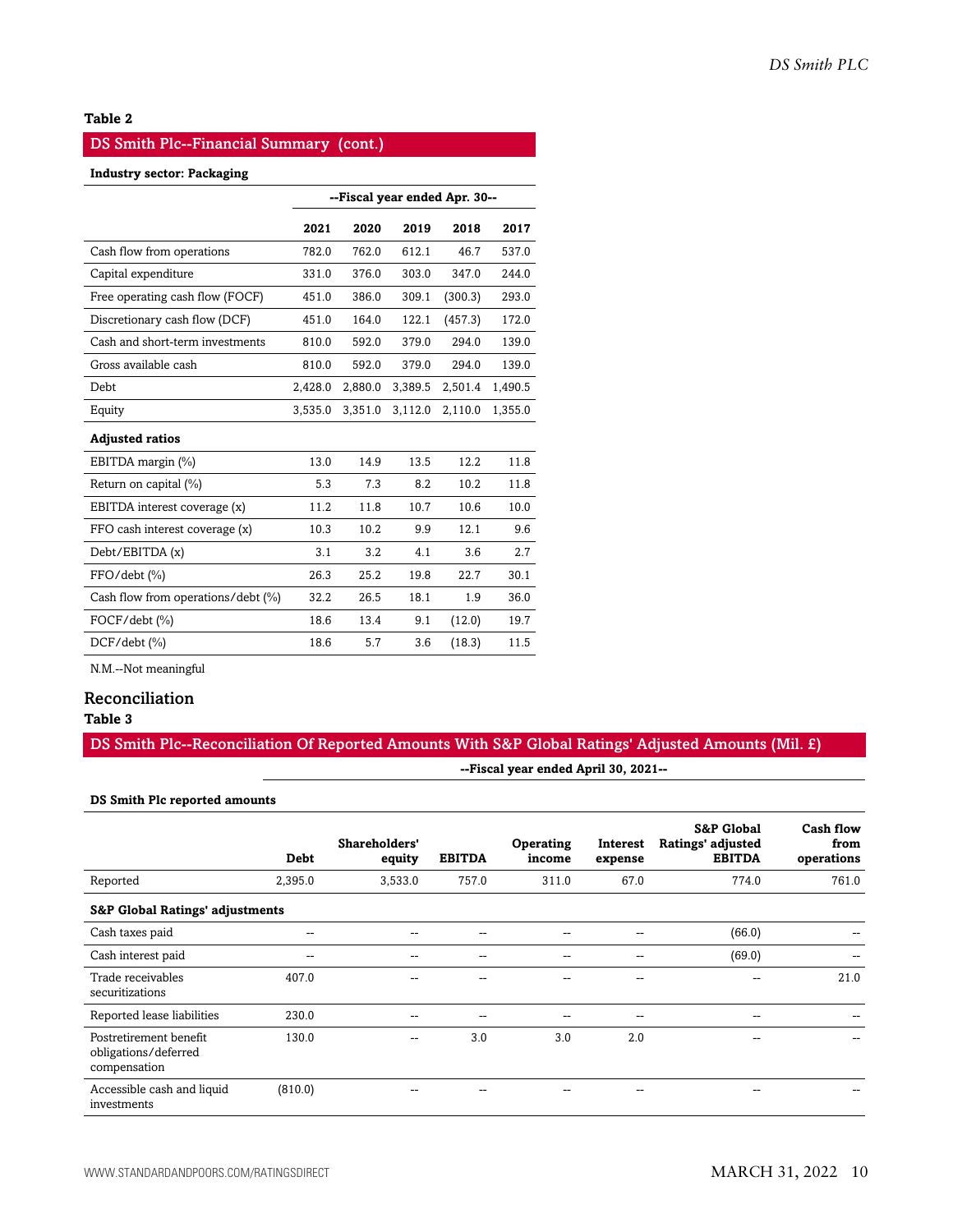#### **Table 3**

| DS Smith Plc--Reconciliation Of Reported Amounts With S&P Global Ratings' Adjusted Amounts (Mil.<br><b>A</b><br>(cont.) |      |     |      |      |     |         |      |
|-------------------------------------------------------------------------------------------------------------------------|------|-----|------|------|-----|---------|------|
| Share-based compensation<br>expense                                                                                     | --   | $-$ | 9.0  |      |     |         |      |
| Nonoperating income<br>(expense)                                                                                        | --   | --  |      | 6.0  | --  | --      |      |
| Noncontrolling<br>interest/minority interest                                                                            |      | 2.0 |      |      |     |         |      |
| Debt: Put options on minority<br>stakes                                                                                 | 76.0 |     |      |      |     | --      |      |
| EBITDA: Gain/(loss) on<br>disposals of PP&E                                                                             | --   |     | 5.0  | 5.0  |     | --      |      |
| Total adjustments                                                                                                       | 33.0 | 2.0 | 17.0 | 14.0 | 2.0 | (135.0) | 21.0 |
| <b>S&amp;P Global Ratings' adjusted amounts</b>                                                                         |      |     |      |      |     |         |      |

|          |             |         |               |             | <b>Interest</b> | <b>Funds from</b> | Cash flow<br>from |
|----------|-------------|---------|---------------|-------------|-----------------|-------------------|-------------------|
|          | <b>Debt</b> | Equity  | <b>EBITDA</b> | <b>EBIT</b> | expense         | operations        | operations        |
| Adjusted | 2.428.0     | 3.535.0 | 774.0         | 325.0       | 69.0            | 639.0             | 782.0             |

## <span id="page-10-0"></span>Liquidity: Strong

The short-term rating on DS Smith is 'A-3'. We assess DS Smith's liquidity as strong. We expect the group's liquidity sources to exceed its uses by more than 1.5x over the next 24 months, supported by strong cash balances and significant availability under its committed revolving credit facilities (RCFs).

| <b>Principal liquidity sources</b>                                                                                                                                                                                                                        | <b>Principal liquidity uses</b>                                                                                                                                                                                                                                                                                                |
|-----------------------------------------------------------------------------------------------------------------------------------------------------------------------------------------------------------------------------------------------------------|--------------------------------------------------------------------------------------------------------------------------------------------------------------------------------------------------------------------------------------------------------------------------------------------------------------------------------|
| • A cash balance of £614 million as of Oct. 31, 2021<br>(excluding £130 million of bank overdrafts);<br>• £1.5 billion of availability under the committed<br>RCF <sub>s</sub> ; and<br>• Our forecast of unadjusted FFO of £650 million-£700<br>million. | • Short-term debt maturities of about £674 million;<br>• Annual capex of about £450 million;<br>Dividend payment of about £200 million;<br>• About £96 million toward the purchase of a stake in<br>Interstate Resources; and<br>• Up to £15 million in working capital outflows<br>(includes seasonal working capital needs). |

## <span id="page-10-1"></span>Covenant Analysis

The RCFs' documentation includes a leverage covenant that caps net debt to EBITDA at 3.75x. We expect that DS Smith will have ample headroom under this covenant in the near term.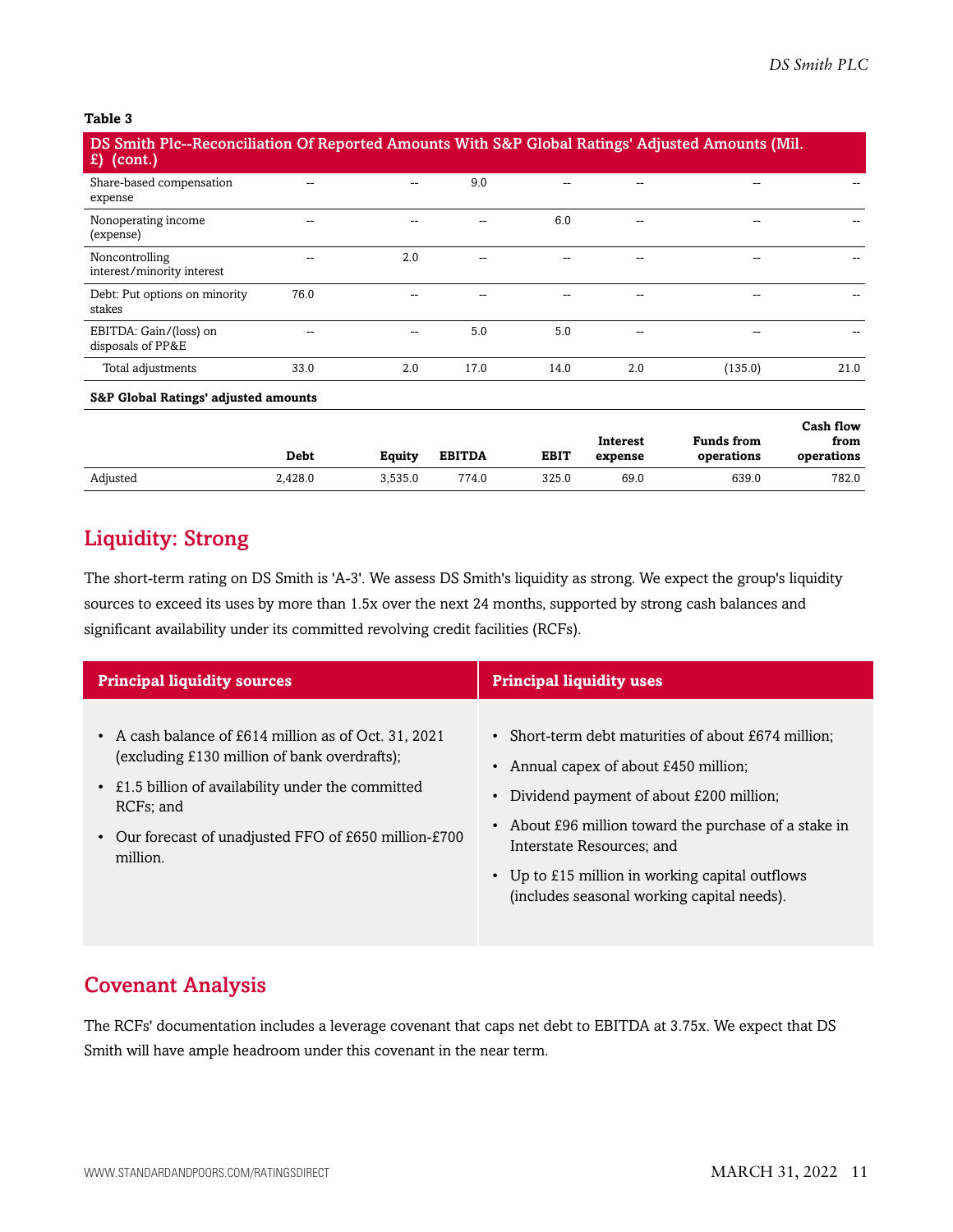## <span id="page-11-0"></span>Environmental, Social, And Governance

#### **ESG Credit Indicators**



ESG factors have no material influence on our credit rating analysis of DS Smith. As a producer of corrugated packaging, its environmental and social risks are comparable to those of the broader industry. Although not assumed in our forecast, we think the group could benefit from the switch away from plastic packaging in the medium to long term given the recyclable nature of its paper packaging products.

## <span id="page-11-1"></span>Issue Ratings - Subordination Risk Analysis

We have not identified any factors that could lead to the material subordination of the senior unsecured debtholders at DS Smith.

#### Capital structure

The £2.4 billion of debt primarily comprises bank loans, overdrafts, and bonds.

#### Analytical conclusions

We rate DS Smith's unsecured obligations 'BBB-', in line with the long-term issuer credit rating, because no significant elements of subordination risk are present in the capital structure.

## <span id="page-11-2"></span>Ratings Score Snapshot

#### Issuer Credit Rating

BBB-/Stable/A-3

#### Business risk: Satisfactory

- Country risk: Low
- Industry risk: Intermediate
- Competitive position: Satisfactory

#### Financial risk: Intermediate

• Cash flow/leverage: Intermediate

Anchor: bbb-

#### **Modifiers**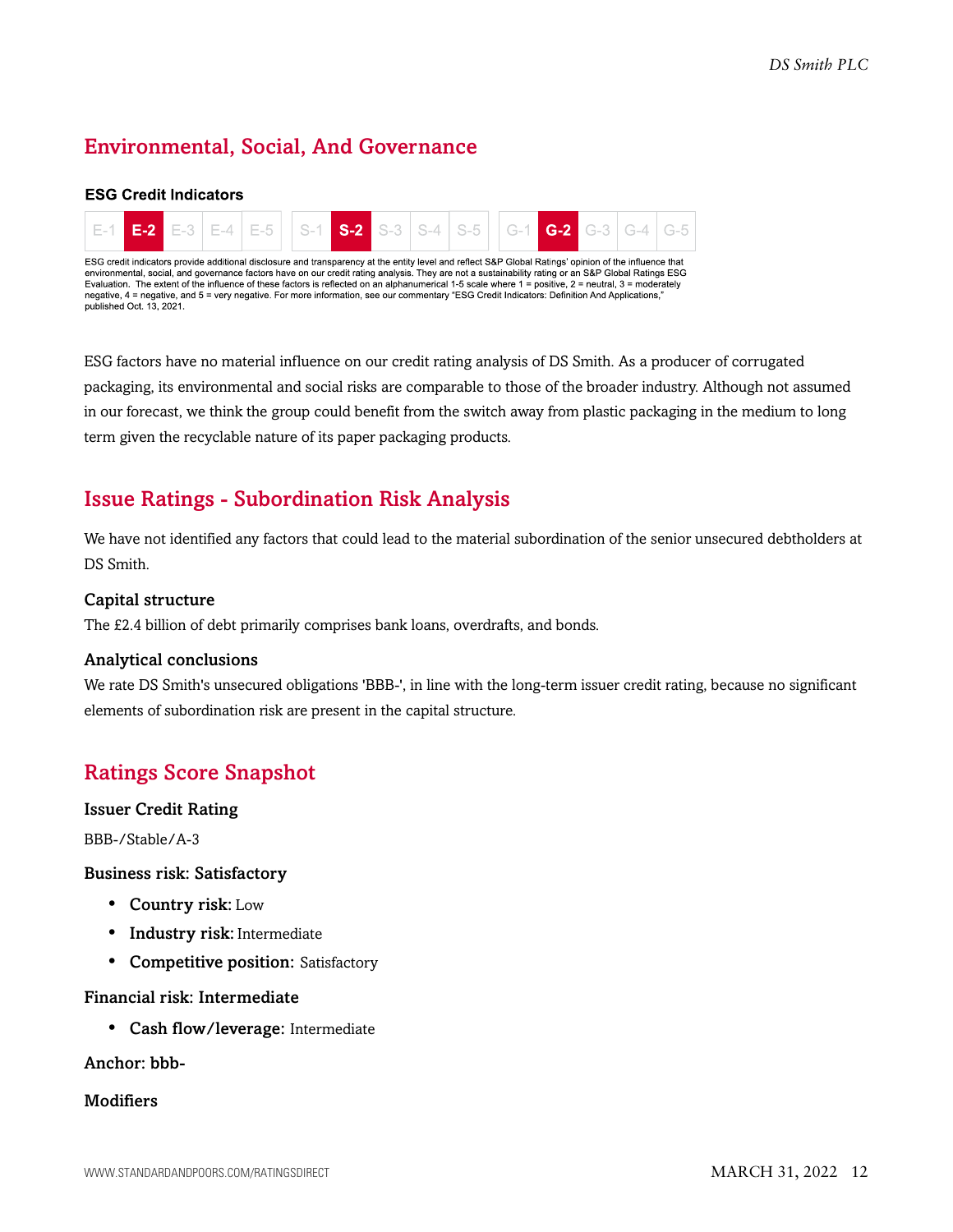- Diversification/portfolio effect: Neutral (no impact)
- **Capital structure:** Neutral (no impact)
- Financial policy: Neutral (no impact)
- **Liquidity:** Strong (no impact)
- Management and governance: Satisfactory (no impact)
- Comparable rating analysis: Neutral (no impact)

## <span id="page-12-0"></span>Related Criteria

- General Criteria: Group Rating Methodology, July 1, 2019
- Criteria | Corporates | General: Corporate Methodology: Ratios And Adjustments, April 1, 2019
- Criteria | Corporates | General: Reflecting Subordination Risk In Corporate Issue Ratings, March 28, 2018
- General Criteria: Methodology For Linking Long-Term And Short-Term Ratings, April 7, 2017
- Criteria | Corporates | General: Methodology And Assumptions: Liquidity Descriptors For Global Corporate Issuers, Dec. 16, 2014
- Criteria | Corporates | Industrials: Key Credit Factors For The Containers And Packaging Industry, Nov. 19, 2013
- Criteria | Corporates | General: Corporate Methodology, Nov. 19, 2013
- General Criteria: Country Risk Assessment Methodology And Assumptions, Nov. 19, 2013
- General Criteria: Methodology: Industry Risk, Nov. 19, 2013
- General Criteria: Methodology: Management And Governance Credit Factors For Corporate Entities, Nov. 13, 2012
- General Criteria: Use Of CreditWatch And Outlooks, Sept. 14, 2009

| s adalludd laila i miamilyiai ianus i'iail mi |                               |        |              |             |            |                  |  |  |
|-----------------------------------------------|-------------------------------|--------|--------------|-------------|------------|------------------|--|--|
|                                               | <b>Financial Risk Profile</b> |        |              |             |            |                  |  |  |
| <b>Business Risk Profile</b>                  | Minimal                       | Modest | Intermediate | Significant | Aggressive | Highly leveraged |  |  |
| Excellent                                     | $a$ aa $/a$ a $+$             | aa     | $a+/a$       | a-          | bbb        | $bbb-/bb+$       |  |  |
| Strong                                        | aa/aa-                        | $a+/a$ | $a$ -/bbb+   | bbb         | $bb+$      | bb               |  |  |
| Satisfactory                                  | $a/a-$                        | $bbb+$ | bbb/bbb-     | bbb-/bb+    | bb         | $b+$             |  |  |
| Fair                                          | bbb/bbb-                      | bbb-   | $bb+$        | bb          | bb-        | b                |  |  |
| Weak                                          | $bb+$                         | $bb+$  | bb           | bb-         | $b+$       | $b/b$ -          |  |  |
| Vulnerable                                    | bb-                           | bb-    | $bb-/b+$     | $b+$        | b          | $b-$             |  |  |

**Business And Financial Risk Matrix**

**DS Smith PLC**

Senior Unsecured BBB-

Issuer Credit Rating BBB-/Stable/A-3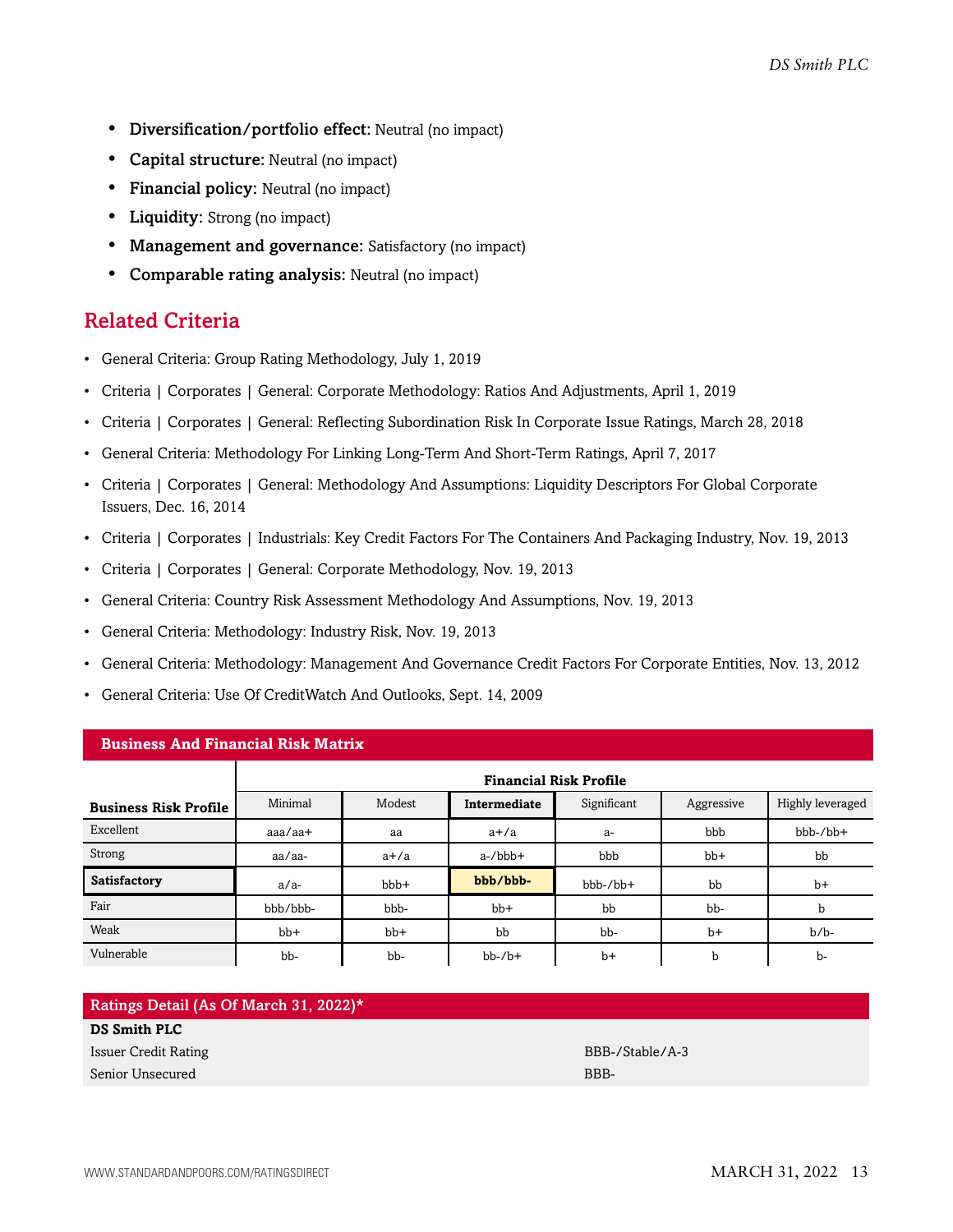#### Ratings Detail (As Of March 31, 2022)\*(cont.)

#### **Issuer Credit Ratings History**

| 13-Jun-2019 | BBB-/Stable/A-3   |
|-------------|-------------------|
| 18-Jun-2018 | BBB-/Negative/A-3 |
| 10-Mar-2015 | BBB-/Stable/A-3   |

\*Unless otherwise noted, all ratings in this report are global scale ratings. S&P Global Ratings' credit ratings on the global scale are comparable across countries. S&P Global Ratings' credit ratings on a national scale are relative to obligors or obligations within that specific country. Issue and debt ratings could include debt guaranteed by another entity, and rated debt that an entity guarantees.